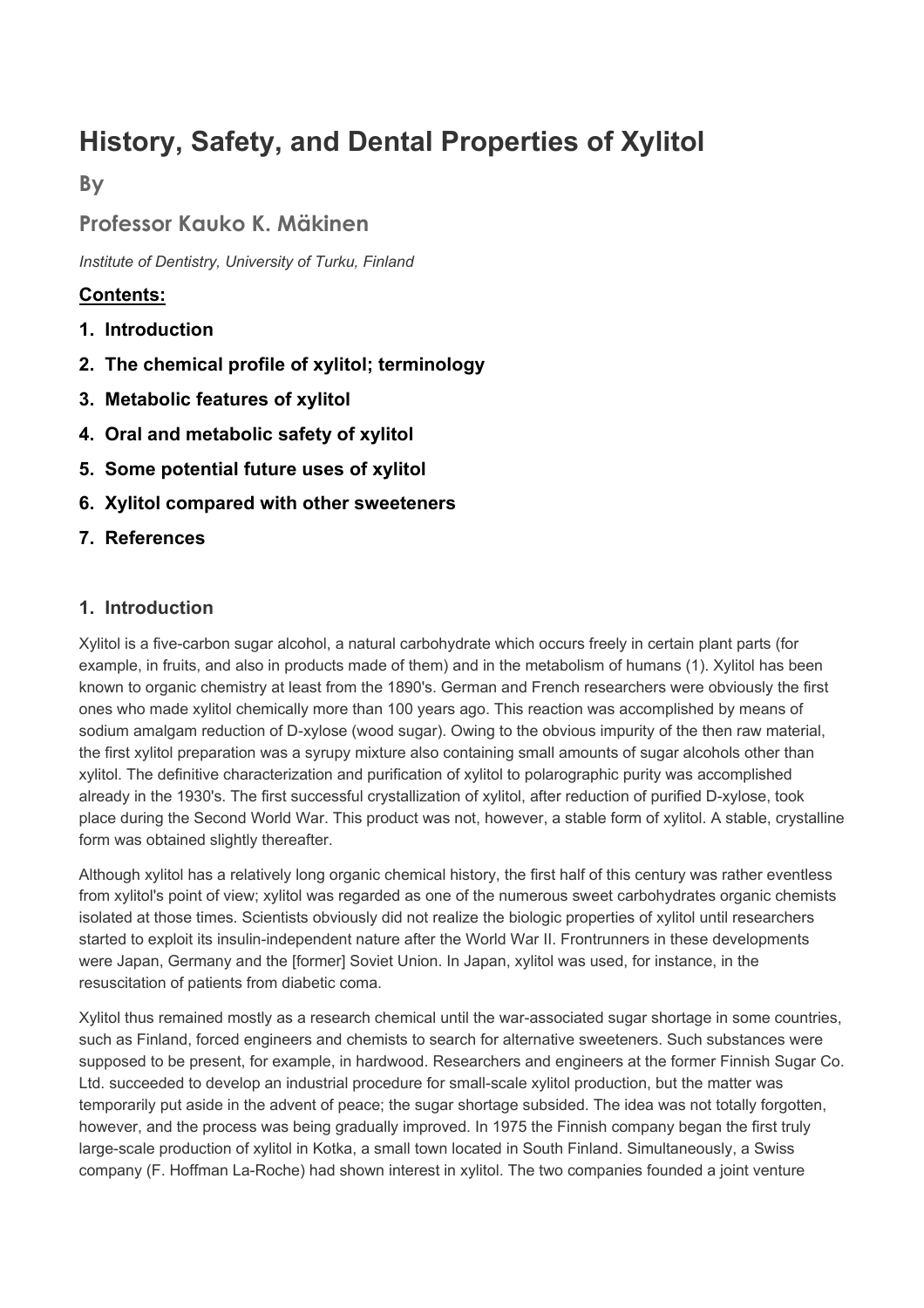(Xyrofin) in 1976. Later, Xyrofin became a wholly-owned subsidiary of the Finnish Sugar Co. (currently Cultor). At the same time, other companies located in the [former] Soviet Union, China, Japan, Germany, Italy, etc. had produced xylitol mostly for domestic markets. Before 1970, xylitol was mainly used in these countries as a sweetener in the diabetic diet or in parenteral nutrition (infusion therapy). Use of xylitol for dental purposes commenced in the 1970's: the first xylitol chewing gum was launched in Finland in 1975 and in the USA in the same year but a few months later.

Various forest and agricultural materials rich in hemicellulose have been used as a raw material in xylitol manufacturing. Hemicellulose is chemically a xylan, a long polysaccharide molecule consisting of D-xylose units. Xylans (which in turn are examples of so-called pentosans) are typically present in certain hardwoods (such as birch and beech), rice, oat, wheat and cotton seed hulls, various nut shells, straw, corn cobs and stalks, sugar cane bagasse, etc. According to this terminology, pentosans are polysaccharides consisting of five-carbon pentose sugars, such as D-xylose. (Glucans consist of six-carbon D-glucose units, and represent spesific hexosans, important in the growth of dental plaque.) In the manufacturing process of xylitol (2), the xylan molecules are first hydrolyzed into D-xylose. The latter is chemically reduced to xylitol which can be separated by large-scale column chromatography. Xylitol is finally crystallized. The entire process is complicated and demands great engineering skills and experience. The amounts of xylitol present freely in plants are too low for industrial exploitation. Xylitol can, of course, be synthesized by means of organic chemical procedures, but the usage of D-xylose as a starting material is currently more feasible. Xylitol can also be made by means of bacterial fermentations which utilize D-xylose, D-glucose, or other suitable raw materials as substrates. These processes have not been economically feasible.

## **2. The chemical profile of xylitol; terminology**

Xylitol is a natural sugar alcohol of the pentitol type, i.e. the xylitol molecule contains five carbon atoms and five hydroxyl groups. Therefore, xylitol can be called a pentitol. Xylitol belongs to the polyalcohols (polyols) which are not, strictly speaking, "sugars" which traditionally include certain nutritive carbohydrate sweeteners (sucrose, corn sugar, corn syrup, invert sugar, D-fructose, D-glucose, etc.; in some reports the term "sugars" is collectively used to refer to mono- and disaccharides). However, the legitimacy for including polyols in the sugar field results from biochemical relationships; polyols are formed from, and can be converted to, sugars (i.e. aldoses and ketoses). Some chemical encyclopaedias define sugars as crystalline, sweet carbohydrates. The sugar alcohols thus fall in this category.

To fully understand the dental effects of xylitol, it is important to refer to the structural differences between various dietary polyols (3). Sorbitol is another sugar alcohol, a hexitol type of polyol, owing to its 6-carbon structure. Because of this, sorbitol can support the growth of cariogenic mutans streptococci and other oral bacteria which are not normally able to utilize xylitol for growth. Because of evolutionary expediency, cariogenic organisms prefer 6-carbon ("hexose-based") structures, such as D-glucose, as an energy source. Therefore, it is important to acknowledge the inevitable biochemical differences between xylitol (a pentitol and pentosederived) and sorbitol (a hexitol and hexose-derived), and to understand the nomenclature-related definitions described above.

In spite of the existence of some differences between the various sugar alcohols, xylitol and most other polyols also display dentally interesting common properties: they can form certain type of complexes with calcium and certain other polyvalent cations. Such Ca-xylitol complexes can be present, for example, in the oral cavity and in the intestines. In the former, such complexes may contribute to the remineralization of demineralized enamel and dentine caries lesions observed in subjects who habitually consume xylitol. In the intestines, those complexes can facilitate the absorption of calcium through the gut wall; this effect has been suggested to play a role in the xylitol-associated prevention of osteoporosis in experimental animals (4). From the dental point of view, the role of xylitol (and certain other polyols) as stabilizers of the salivary calcium and phosphate ions may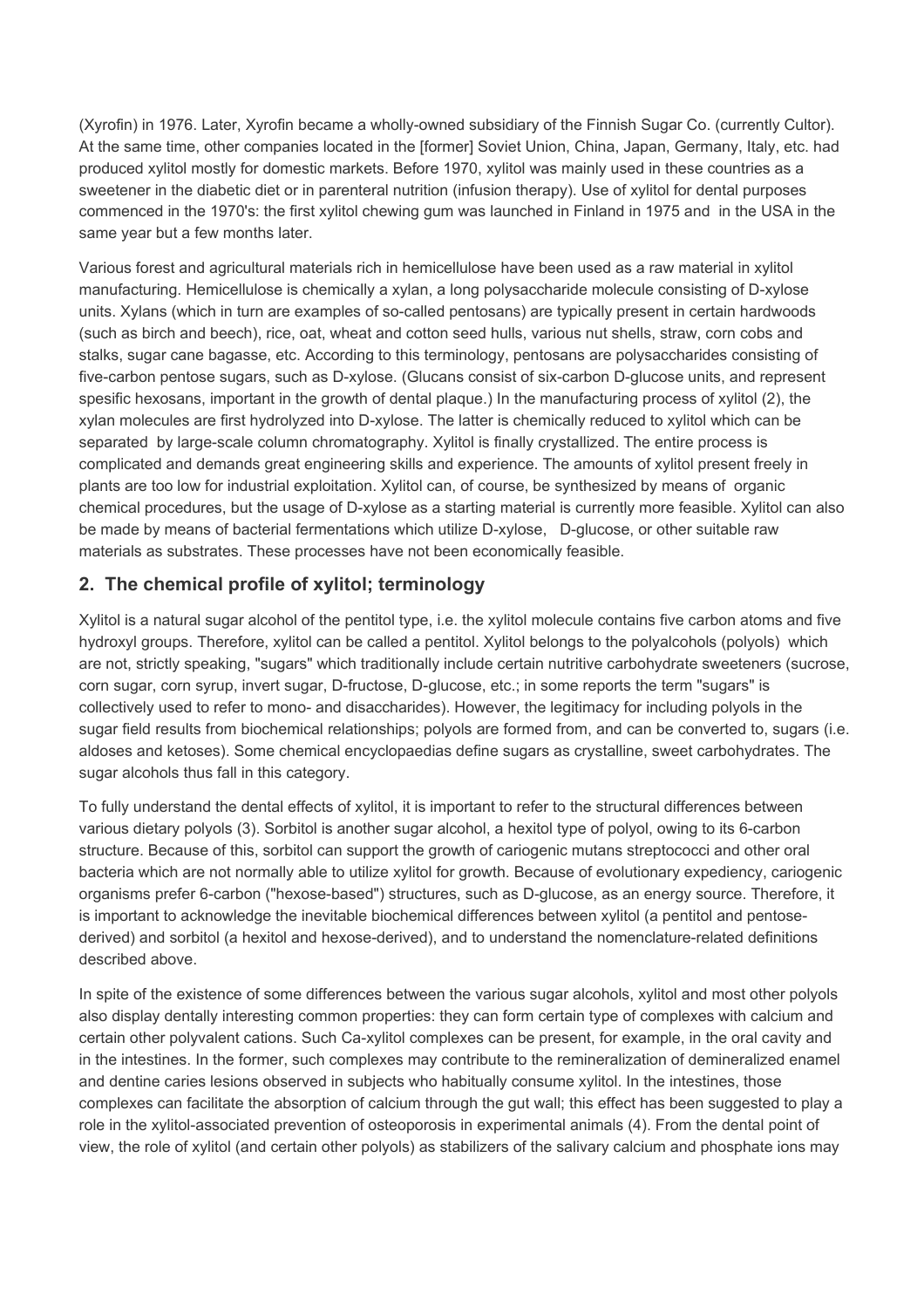be important. It is possible that xylitol stabilizes the calcium phosphate system present in saliva in the same manner some salivary peptides (such as statherin) do (5).

Xylitol is about twice as sweet as sorbitol. When eaten in solid or crystalline form (such as in chewing gum), xylitol gives a pleasant cool and fresh sensation owing to its high endothermic heat of solution. The caloric content of xylitol is approximately the same as that of "sugar"; in practice, however, xylitol, when eaten as part of a mixed diet, may provide somewhat less calories than sugar.

#### **3. Metabolic features of xylitol**

For the understanding of the oral safety of xylitol, one has to briefly describe the human metabolism of this carbohydrate. Xylitol is a natural intermediate product which regularly occurs in the glucose metabolism of man and other animals, and also in the metabolism of several plants and micro-organisms. As a result of the ease with which it is converted in the metabolism, xylitol has a low steady-state concentration in human blood. In man, the normal blood xylitol level ranges between 0.03 and 0.06 mg per 100 ml. The excretion of xylitol in the urine is approximately 0.3 mg per hour; there is normally no significant difference in this sense between healthy and diabetic subjects.

In man, ingested xylitol and sorbitol are absorbed through the gut wall at virtually the same rate, and appreciably more slowly than D-glucose and D-fructose. Both polyols are absorbed passively. In most healthy subjects, an adaptive increase in the activity levels of an enzyme (a non-specific polyol dehydrogenase) greatly increases the rate of xylitol absorption in a few days. This is not the case with sorbitol. In unadapted subjects xylitol doses of about 0.5 g per kg body weight may result in transient soft stools (osmotic diarrhoea). Xylitol is slowly absorbed from the digestive tract owing to the absence in the intestinal mucosa of a specific transport system for xylitol. Consequently, about one third of the ingested xylitol (when large single doses are taken in) is absorbed, subsequently entering the hepatic metabolic system. The other two thirds of the ingested xylitol will reach the distal parts of the intestinal tract where xylitol will be broken down by gut bacteria. The end products are mainly short-chain fatty acids, most of which will normally be absorbed and utilized by the body. When very small quantities of xylitol are consumed (as in one piece of chewing gum), it is possible that proportionally larger amounts are directly absorbed.

After appropriate adaptation, xylitol has been administered to human subjects in amounts of 200 g and higher per day without diarrhoea occurring. In practice, usually not more than 50-70 g daily, spread evenly throughout the day, should be given. Dentally effective quantities may vary between about 1 and 20 g per day, preferably between 6 to 12 g. Owing to the slow absorption of xylitol, it has sometimes been characterized as "glucose with delay", a property that can be advantageous in certain clinical situations. Premature infants possess full capacity to metabolize xylitol.

Xylitol supplies large amounts of liver glycogen, or primarily D-glucose. Xylitol is oxidized to carbon dioxide and water by the normal, physiologic pathway of carbohydrate breakdown. About 85% of the xylitol turnover in the body takes place in the liver. About 10 % is metabolized extrahepatically in the kidneys, and the small remainder is used up by blood cells, the adrenal cortex, lung, testes, brain, fat tissue, etc. These figures are similar regardless of the way of administration, i.e. whether oral or by the intravenous route. There is a small difference between endogenous ("natural") xylitol and that which is supplied from outside, for example, when a xylitol-containing diet is consumed. Endogenous xylitol is the physiologic intermediate product from D-xylulose and L-xylulose (these are the keto-sugars corresponding to xylitol). This reaction takes place in the mitochondria catalyzed by enzymes which are specific for xylitol. By contrast, exogenous (ingested) xylitol is slowly absorbed, and eventually enters the portal circulation and the liver where it is dehydrogenated in the cytoplasm of the liver cells by the above mentioned non-specific polyol dehydrogenase enzyme which can also act on sorbitol. This enzyme is a key enzyme in xylitol metabolism and largely determines the metabolic rate of xylitol. When xylitol is given for a few days, an adaptation takes place: the enzyme's levels are increased so that the metabolic capacity of a subject who is accustomed to xylitol, is appreciably augmented.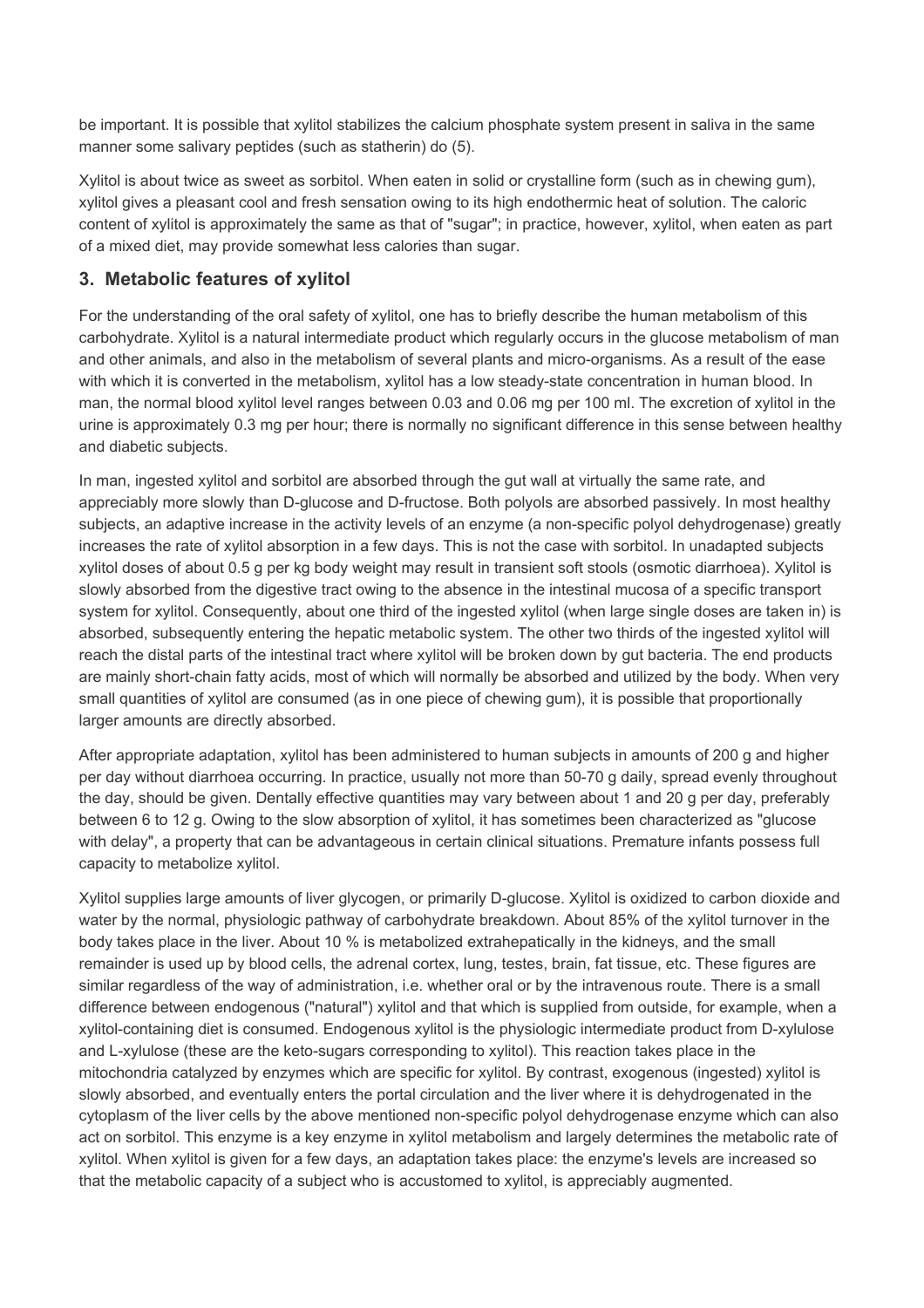Because xylitol occurs naturally in agricultural and forest products, xylitol also occurs in various foods used by man. The dietary sources containing relatively high quantities of xylitol are plums, raspberries and cauliflower (0.3 to 0.9 g per 100 g dry matter; the quantities vary depending on the season and they also vary between plant varieties). The presence of free xylitol in food indicates that man and certain domestic animals have consumed xylitol during their entire evolution. In humans, relatively large amounts of xylitol (viz. 5 to 15 g/day) are formed as a metabolic intermediate product of carbohydrate metabolism.

In conclusion, xylitol, D-fructose and sorbitol are converted into D-glucose and various metabolites of D-glucose in the intermediate metabolism, and thus brought into the main stream of carbohydrate metabolism, and either stored as glycogen, oxidized to carbon dioxide and water, or used as building material for the biosynthesis of substances such as lipids. Because of the slow absorption rate, the metabolic capacity is never exceeded when xylitol is administered by mouth.

The usage of xylitol as a sugar substitute has the following physiologic advantages:

- (a) Xylitol has a pleasant taste and a sweetness which equals that of sucrose.
- (b) With correct xylitol dosage, carbohydrate tolerance is increased.
- (c) Small xylitol doses stabilize the metabolic situation in unstable diabetics.
- (d) Xylitol has antiketogenic properties.
- (e) Xylitol is non- and anticariogenic.

## **4. Oral and metabolic safety of xylitol**

Studies in humans and rodents have shown that xylitol, when appropriately administered orally with adaptation, is well tolerated and safe to levels of at least 90 g/day, with no subjective or objective adverse findings. Somewhat less insulin is released into the blood during xylitol administration than during glucose administration.

The oral and metabolic safety of xylitol has been assessed by various international and national regulatory authorities. For example, in 1983 the Joint Expert Committee on Food Additives (JEFCA) of two United Nations agencies (FAO and WHO) allocated an "Acceptable Daily Intake" (ADI) definition "not specified" for xylitol. This indicates that no special consumption limits were needed for xylitol. In detail, JECFA recommended:

(a) An unlimited ADI based on the safety of xylitol. This type of specification reflects the safest category this Committee can place a food additive. The specification is comparable to that of sorbitol.

(b) No additional toxicological studies were recommended.

Of the numerous positive public health evaluations of xylitol one should mention the FASEB report of the year 1986. FASEB (Federation of American Societies for Experimental Biology) reports are based on comprehensive literature reviews and the scientific opinions of knowledgeable investigators engaged in work in relevant areas of biology and medicine. In 1986 FASEB's expert panel completed a report on the health aspects of sugar alcohols and lactose. Based on the comprehensive body of scientific information, the FASEB report concluded that:

(a) No significant safety concerns would be expected from use of xylitol in humans, and that

(b) Xylitol appears to have the same safety profile as other sugar alcohols, such as sorbitol and Dmannitol.

As a further proof of xylitol's metabolic safety, one should mention the traditional use of xylitol as a source of energy in infusion therapy. Especially German and Japanese physicians have with great success used xylitol,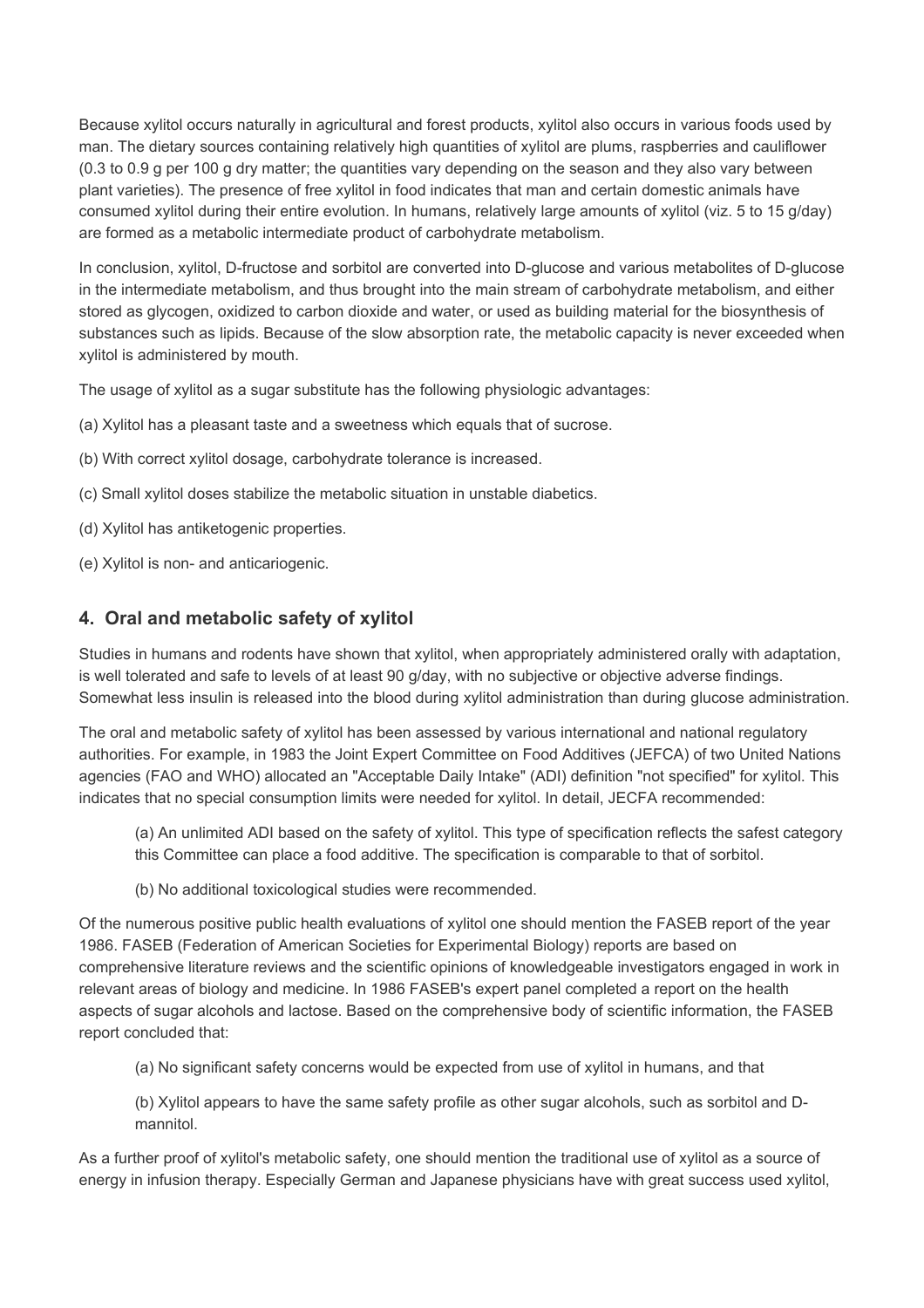in combination with other carbohydrates and amino acids, for this purpose. This practice is based, among other things, on the non-involvement of insulin in the initial utilization by the human cells of xylitol, and on the ability of xylitol to exploit several metabolic "entrances" into the liver, compared, for instance, with sorbitol which biochemically speaking has only one "entry point" into the metabolism.

Xylitol has long been used as a sweetener in the diabetic diet; diabetic patients have been found to consume up to 70 g xylitol per day without any adverse reactions. As discussed below, these xylitol levels by far exceed those recommended for dental purposes. The public health evaluation of xylitol has been in greater detail reviewed elsewhere (6).

As already stated above, it is necessary to make a clear difference between the oral (enteral) and parenteral administration of xylitol. Although metabolic studies indicate that the capacity of the human body to turn over xylitol is substantial, the oral consumption of xylitol will never lead to blood xylitol levels that would be too high. This results from the slow absorption rate of xylitol through the gut wall. This indicates that too high oral doses may cause transient osmotic diarrhoea. The laxative effect of large single doses of xylitol is indeed the only adverse effect reported in studies dealing with oral administration of xylitol. Similar effects can be caused by other polyols, and also by D-fructose and lactose (milk sugar). Field experience indicates that humans tolerate xylitol better than sorbitol and D-mannitol. In conclusion, scientific articles and clinical studies have shown, that the gastrointestinal effects of xylitol occur at levels that are much higher than those needed to achieve the dental benefits, such as those used by diabetic patients.

Based on the scientific and public health evaluations, xylitol has been approved in virtually all industrialized countries to be used in oral hygiene products and in other products to promote oral health. Typical dentally beneficial xylitol products are chewing gums, lozenges, dragées and hard caramels. In reality, the range of xylitol products for consumer and other uses has been much broader. In view of the above developments, it is important to acknowledge the recent resolution made in Japan regarding xylitol. The Japanese Ministry of Health and Welfare finished in 1996 a long-term scientific evaluation of xylitol and approved, in spring 1997, xylitol officially as a safe food additive in Japan. This positive public health-related decision will most likely greatly accelerate the development of oral health-promoting xylitol products in Japan and its neighbouring countries.

#### **5. Some potential future uses of xylitol**

Owing to the molecular properties of xylitol, it will most likely have new biologic, dietary and medical applications in the future. One promising approach is the possible use of xylitol as a dietary agent to prevent mid-ear infections in young children. This effect is based on the growth inhibition by xylitol of alpha-hemolytic streptococci, including Streptococcus pneumoniae. As one consequence of this, the usage of xylitol chewing gum by young day-care center children was shown to reduce the occurrence of acute otitis media and antimicrobial treatment received during the gum-using period (7). It is possible that the virulent bacterial flora present in the entire aero-digestive tract of man can be favourably affected by systematic xylitol use. Xylitol, by virtue of its pentitol nature, modifies the outer environment of selected pathogenic organisms and the outer structures of the organisms themselves. Such changes may result in a lowered ability of the organisms to adhere onto epithelial cell surfaces and other host tissue surfaces, reducing the risk of infection. It is clear, however, that the above otitis media-related observations must be verified by independent studies before further conclusions can be made.

#### **6. Xylitol compared with other sweeteners**

The following treatise will be restricted to deal with differences between dental and oral biologic effects of some common dietary sweeteners. Therefore, the "sugar alcohol nature" of xylitol must be emphasized. For a better understanding of the dental effects of xylitol, one has to recall the chemical features of the xylitol molecule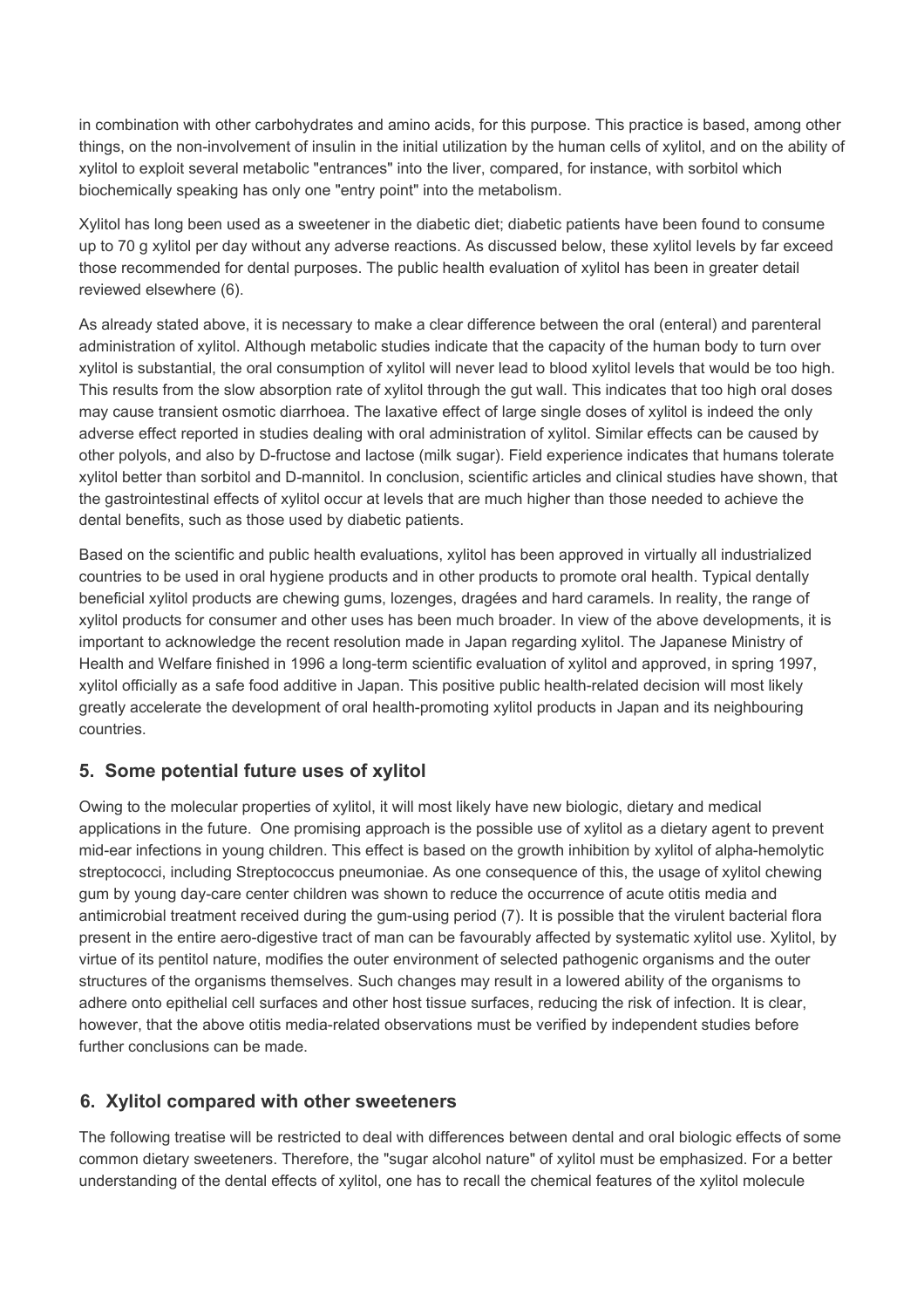described above. All dietary sugar alcohols share several common properties that make them biologically unique. Some of them are as follows:

(a) The absence of reducing carbonyl group. This makes sugar alcohols chemically somewhat less reactive than corresponding aldoses and ketoses; some of the sugar alcohols are, therefore, less capable of supporting plaque growth.

(b) The reducing power. Regardless of the above relative inertness of polyols in the human oral cavity, some sugar alcohols may actively participate in metabolic reactions where their "extra" hydrogen atoms can be deposited on other metabolites, to form other reduced products of metabolism, which are less harmful to the tooth structure.

(c) Complex formation. As stated above, sugar alcohols can form complexes with Ca and certain other metal cations, thereby possibly affecting the metabolism of those cations in the oral cavity. Consequently, some sugar alcohols may contribute to the physiologic remineralization reaction whereby calcium phosphate salts are deposited in calcium-deficient sites.

(d) Protein stabilizing effect. Sugar alcohols can protect proteins in aqueous solutions against denaturation and other damage. It is thus possible that, for example xylitol, protects salivary proteins.

As a result of evolutionary expediency, human cariogenic bacteria have developed effective enzyme systems which utilize the chemical energy present in some ubiquitous dietary carbohydrates. Those carbohydrates are normally based on six-carbon skeletons (or multiples thereof) and normally have an aldose or a ketose structure. Suitable examples of such sugars are D-glucose, D-fructose (which are six-carbon monosaccharides) and sucrose (which is a disacacharide consisting of D-fructose and D-glucose). Starch consists of long chains of D-glucose molecules, and can be broken down in the oral cavity by plaque and salivary enzymes to yield Dglucose. All simple dietary sugars (the above three serve only as examples) may produce acids and may serve as building material in the formation of adhesive plaque polysacharides (glucans were above mentioned as an example of such molecules). Sucrose, D-glucose and D-fructose are normally in this sense effectively utilized by cariogenic bacteria. The upshot of this utilization can be the formation of potently cariogenic plaque. Xylitol is unable to form such plaque because the xylitol molecule contains only five carbon atoms. For the same reason, xylitol does not produce lactic acid.

No study has shown that the oral bacteria become adapted to utilize xylitol for effective acid and polysaccharide production. Sorbitol, on the other hand, has been shown to stimulate plaque growth; adaptation to sorbitol occurs. Sorbitol itself does not give rise to large amounts of lactic acid in human dental plaque, but the ability of sorbitol to promote the growth of cariogenic streptococci makes it indirectly caries-promoting. (However, sorbitol is by far safer from the cariologic point of view than sugar.)

It is irrational to compare xylitol with artificial, intense sweeteners (such as saccharin, cyclamate, aspartame, etc.), because these substances are used at totally different chemical concentrations in food. The synthetic sweeteners´ chemical activity is, therefore, so low in most foods that they rarely exert any specific, significant, oral health-promoting effects. Xylitol, being a natural dietary carbohydrate, must be used at chemical levels corresponding to those of regular table sugar. Such concentrations are more likely to display specific effects on oral micro-organisms and on oral tissues.